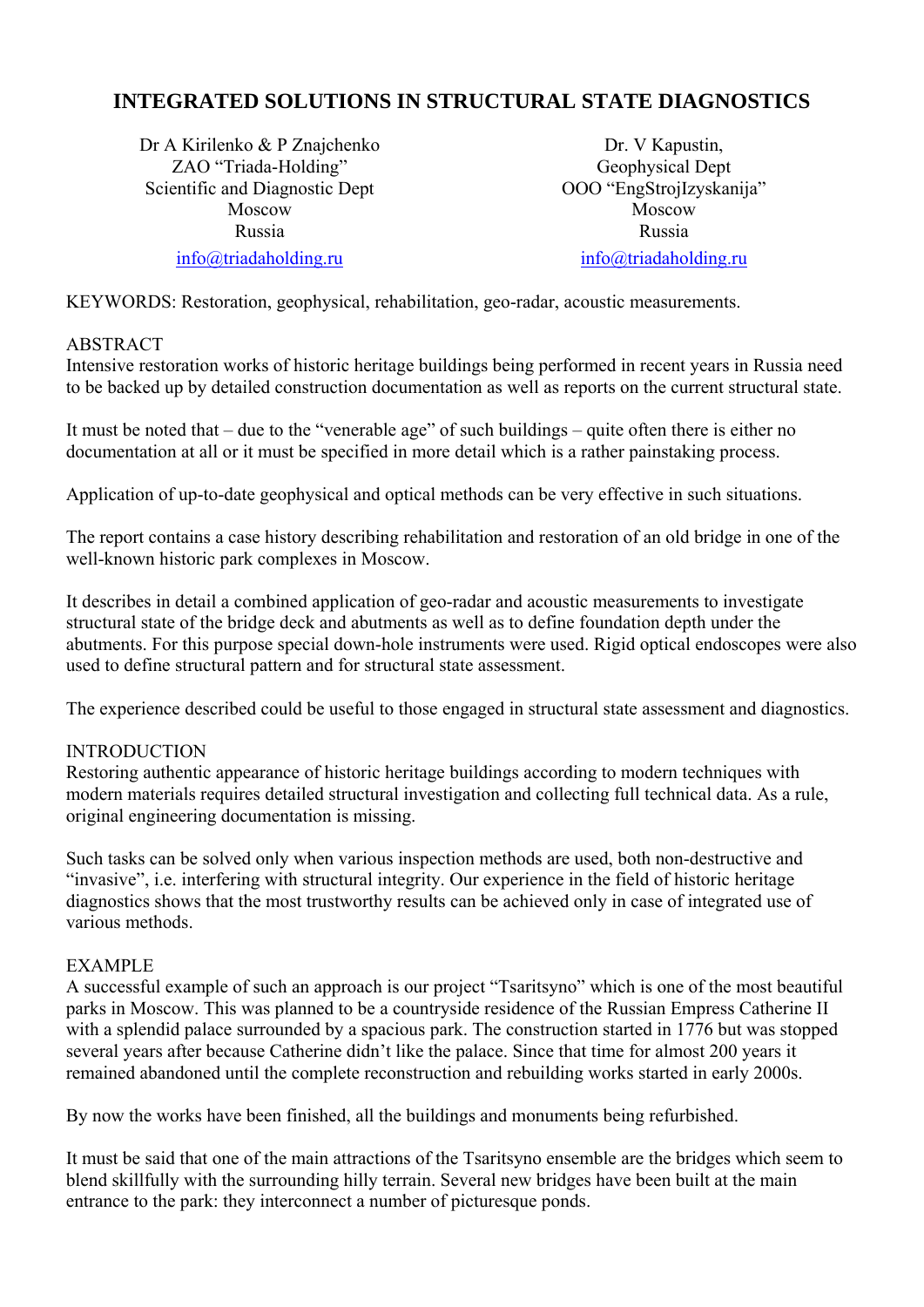We inspected one of the oldest bridges in the park between the Upper and the Lower ponds. In old days it served not only as a bridge but also as a dam. That's why it is called the Tsaritsyno Dam. The bridge was built in the end of the XVIII century. It was made of bricks with lime mortar and dressed with limestone (called "white stone" at that time). Its piers and abutments were made of white stone too. During all the years that passed the bridge was reconstructed several times: from a 4-span bridge it was transformed into a 3-span one; a concrete dam was constructed with 3 gates for water passage and a downstream water inlet. At the time of the large-scale reconstruction of the whole complex the bridge was very close to an emergency state: brick arches deteriorated, stone cladding nearly damaged, many bricks missing, the brickwork detrimentally influenced by cyclic freezing-thawing.

As there was no documentation left from the time of construction we had to solve the following tasks:

- to find out the particular structural pattern of the piers, abutments, and bridge deck;
- to assess the actual structural state;
- to define the type and state of the foundation of the piers and abutments.

Our inspection involved both non-destructive methods and destructive techniques (such as drilling). Alongside with the traditional methods of flaw detection (such as ultrasonic, Schmidt hammer, testing machines) we also used acoustic probing, radar and endoscope.

Diagnostics of the foundations and underlying soil was accomplished with the help of geophysical surveying implying in-borehole measurements. Later all the results obtained by various techniques were processed and analyzed to increase data reliability.

The acoustic measurements were conducted in water-filled boreholes situated close to the bridge piers with the use of an elastic wave spark exciter "Sparker" (transmitter) and a single-channel acoustic system "GEONT 1 3" (receiver). The following measuring procedures were used:

- fixed position of the transmitter at the bottom of the borehole / continuous movement of the receiver along the borehole (potential logging);
- fixed position of both transmitter and receiver at the distance of 1 m / movement of the complete assembly along the borehole (differential logging);
- "inter-borehole" acoustic probing / parallel movement of the transmitter and the receiver.

Excitation of elastic waves was executed by an electric discharge of about 2kV coming from an excitation unit to electrodes located in boreholes filled with water. This is a brief description of the procedure. When the electric current runs off from an electrode, it warms up the surrounding liquid thus creating a cavity filled with vapor and gas. Acoustic waves originating during expanding/collapsing of the vapor-and-gas cavity move along the borehole in the form of pressure waves and hydro-waves. The rate of wave propagation depends on the strength of the surrounding soil. Hydro-waves are surface waves propagating along the borehole (their amplitude subsides exponentially from the borehole axis), that's why their propagation rate is determined mainly by the shearing behavior of the surrounding medium. The theory of elasticity [1] for linear-elastic waves of minor amplitude says that the rates of longitudinal and transverse wave propagation are related to the constants of elasticity in the following way:

$$
V_p = \sqrt{E(1-\nu)\frac{1}{\rho(1+\nu)(1-2\nu)}} \ , \quad (1)
$$

where E is E-modulus; ν is Poisson's ratio.

$$
V_s = \sqrt{\frac{\mu}{\rho}} = \sqrt{\frac{E}{2\rho(1+\nu)}} \quad , \tag{2}
$$

where  $\mu$  is shear modulus;  $\rho$  is density.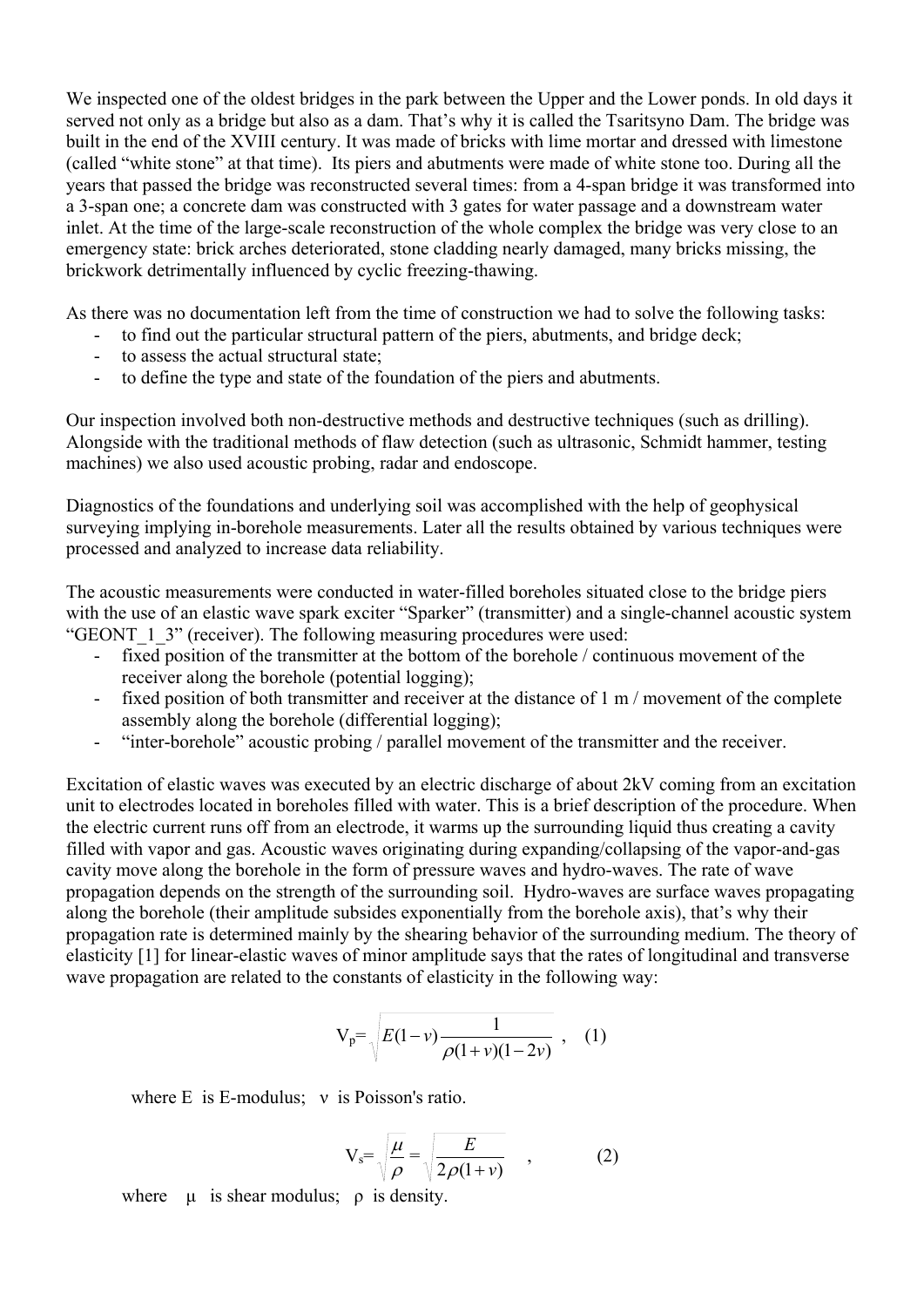The relationship *V V*  $\frac{s}{p} = \sqrt{\frac{(1-2v)}{2(1-v)}}$ *v v* −  $\frac{-2v}{\sqrt{2}}$  (3) in a uniform isotropic medium depends on the Poisson's ratio

only.

The rate of hydro-wave propagation is mainly determined by the dynamic shearing modulus:

$$
V_g = \frac{C_0}{\sqrt{1 + \frac{\rho_0 C_0^2}{\mu}}}, \qquad (4)
$$

where  $\rho_0$  is density of a borehole solution;  $C_0$  is sound speed in a liquid medium.

The rate of transverse wave propagation can be defined from the following equation

$$
V_{s} = C_0 V_g \sqrt{\frac{\rho_0}{\rho (C_0^2 - V_g^2)}}
$$
 (5)

Thus, when the rates of longitudinal, transverse, and hydro-wave propagation are defined and the density is known the values of the basic dynamic constants Е, μ, and ν can be obtained.

When the measurements were executed according to the potential logging procedure, close to the point of vertical interface (bridge pier) at  $V_{\text{pie}} > V_{\text{medium}}$  refracted waves gliding along the bridge pier border were registered in first events (Fig.1), whereas in subsequent events we registered direct spatial waves and hydro-waves propagating in the surrounding medium.

When the measurements were conducted in accordance with the differential logging procedure provided that  $d \leq X_0$  (where d is the distance between the exciter and the receiver;  $X_0$  is an x-coordinate of the point where the head wave appeared as determined from the condition of its critical angle of incidence) first events were characterized by spatial waves propagating in the surrounding medium (Fig.2); in subsequent events hydro-waves' propagation in the surrounding medium was registered (Fig.3). It should be noted that spatial waves and hydro-waves excited by an electric spark source have big difference in amplitude: hydro-waves have high amplitude and low frequency, while spatial waves are low-amplitude and highfrequent. To be able to register a wave field measuring instruments with a wide dynamic range are needed; correlation of waves requires such methods of data processing as spatial filtering and wavelet analysis.

#### DATA PROCESSING

Processing of the data obtained allowed to define the rate of longitudinal wave propagation in the bridge abutments from the level of the concrete water inlet (ground surface level) to the deepest points of their underground parts. These values were inserted into a generalized regression equation [2] with a correlation factor of 0,89 to calculate limit values of compression strength of the material the abutments are made of:

$$
lgR_{c\pi} [10^5 Pa] = 0.255 \cdot V_p + 1,708 \quad (6)
$$

where  $V_p$  is the rate of a longitudinal wave in the investigated medium;  $V_s$  is the rate of a transverse wave.

The propagation rate of longitudinal waves in the concrete water inlet lies in the range of 3300-3400 m/s which corresponds to the concrete compression strength of 18 MPa.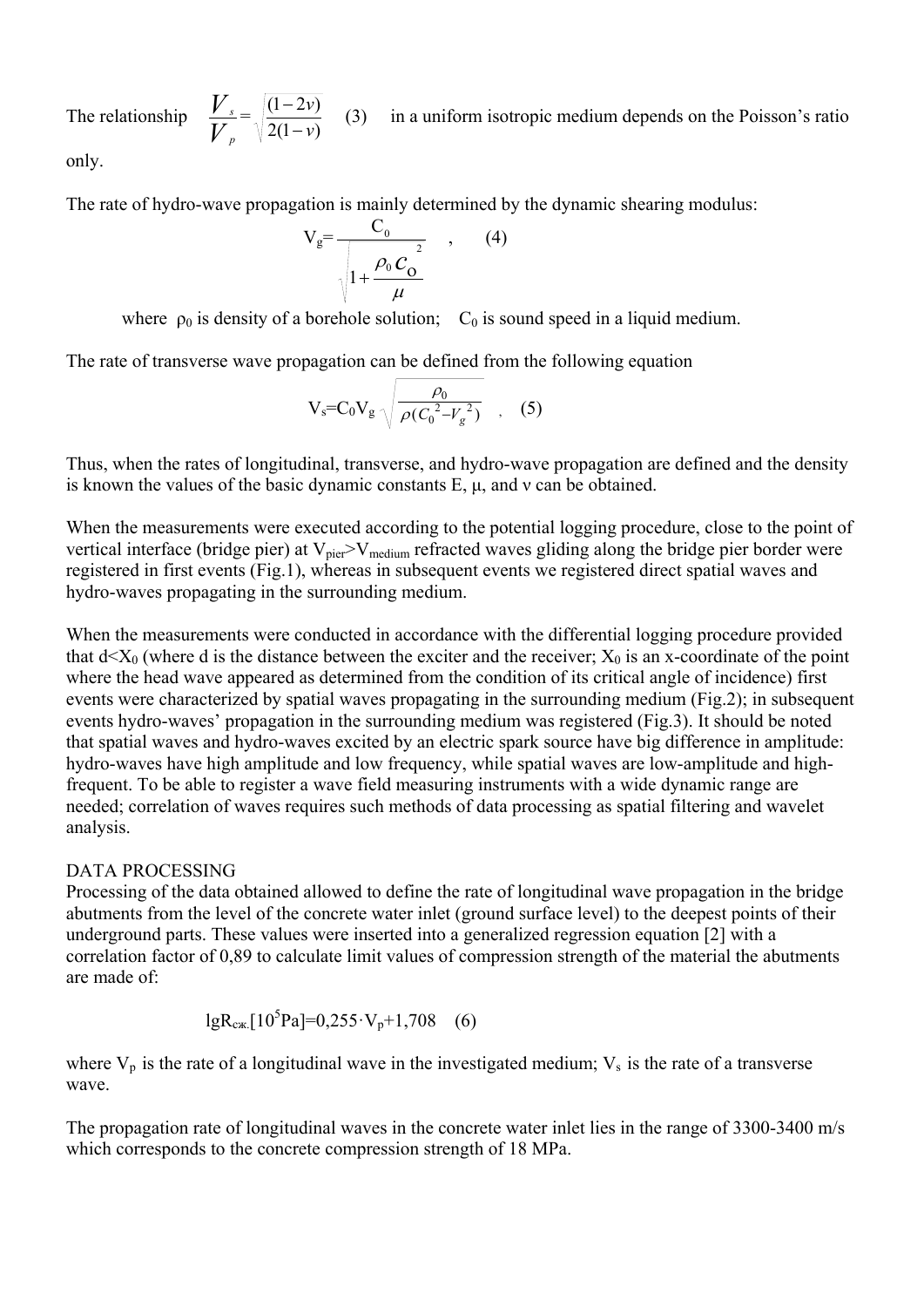Based on the data from in-borehole measurements and inter-borehole acoustic probing in the surrounding medium basic elastic properties of the medium were calculated, such as shear modulus, Poisson's ratio, deformation modulus (Fig.4). To calculate a modulus of deformation a universal relationship was used [3]:



$$
E_d[10^5Pa] = 0.099 \cdot V_p + 2.34 \cdot V_s - 332 \quad (10)
$$

Fig.1. Acoustic probing in boreholes: first events show refracted wave gliding along the vertical interface; in subsequent events direct spatial wave and hydro-wave propagating in the surrounding medium are registered.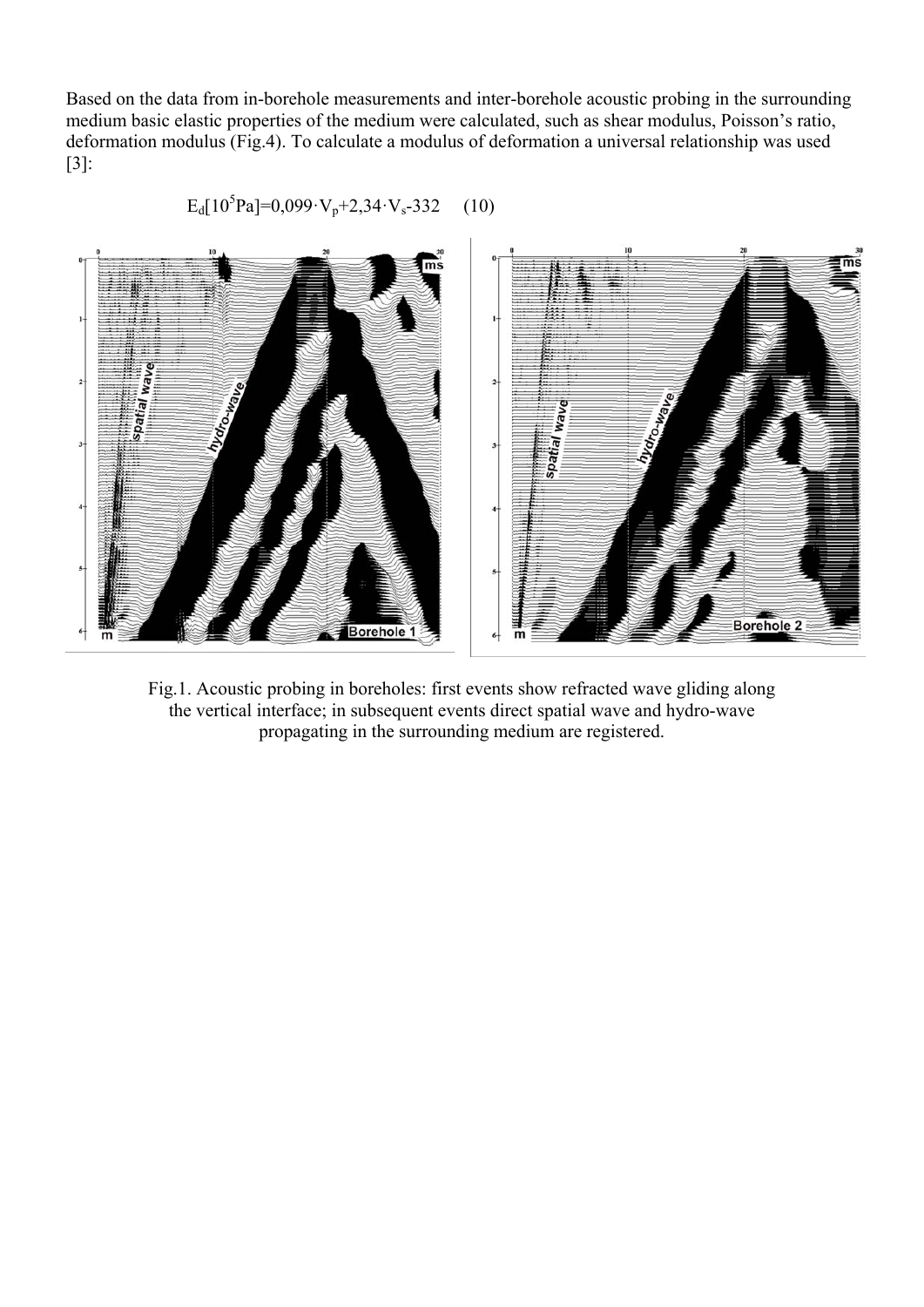

Fig.2. Acoustic probing in boreholes: first events show a spatial wave propagating in the surrounding medium



Fig.3. Acoustic probing in a borehole: in subsequent events a hydro-wave propagating in the surrounding medium was registered as well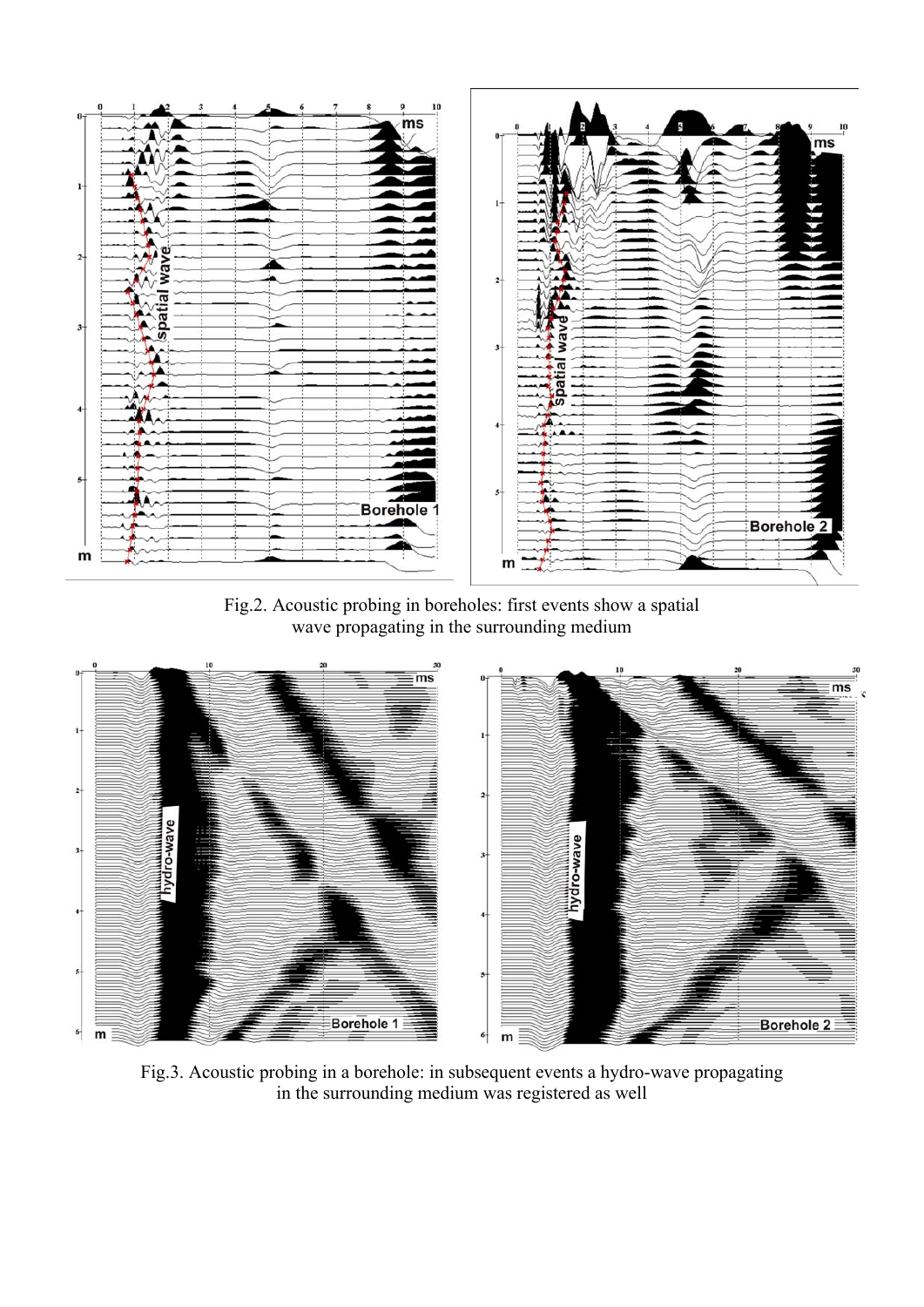

Fig.4. Distribution of the compression strength values along the depth of the piers (left) Distribution of the modulus of deformation of the surrounding soil at various depths (right)

Radar method is based on emitting super wide-band (in nanoseconds) electromagnetic wave pulses of meter and micrometer ranges into the surrounding medium and subsequent receiving of signals diffracted from the interface between adjacent geological strata with different electro-physical properties as for example between dry and moist soil or between various soil types, etc. [4].

In-borehole radar probing was also used to define the depth of the below-grade parts of the bridge piers as well as to specify electro-physical properties of the surrounding soil. We used a special down-hole radar unit named «ОКО» ("Eye") equipped with a directional emitting-receiving antenna system (central frequency 700 MHz). Measurements were taken in accordance with two procedures: - continuous radar profiling along the borehole axis with varying positioning of the antenna assembly; - circular scanning at a fixed depth.

One of the boreholes was 6 m deep. It was profiled along the axis with the antenna directed to the bridge pier (Fig.5d) and vice versa (Fig.5e). In the first case the record clearly showed an interface between the below-grade part of the bridge pier and the surrounding soil. Quite a number of diffracting objects were also seen, major part of which was construction debris. Foreign objects at various depths (Fig.5f) were noticed in the record of the circular scanning as well. The average rate of electromagnetic wave propagation in soil as taken from a hodograph curve (curve of arrival time versus distance) was 6,5 cm/ns, due to high soil humidity.

The second borehole was 8 m deep. It was profiled in the same way. When probed according to the differential logging procedure diffraction was noted at the depth of 6 m (Fig.5b) which meant that it was the end of the pier. We also stated a diffracting interface (corresponding to the foundation/soil boundary) which was interrupted at the depth of 6 m. The pier end at the hodograph curve matched the time values less than the arrival of the wave diffracted from the pier; this might be explained by the presence a protrusion in the lower part of the pier.

At the depth from 6m to 8 m no interfaces or objects were recorded. There were objects higher than 6m, however most likely they were stones of the backfill. In the interval from 1,2m to 3,0 m an interface was recorded which might correspond to a vertical soil strengthening element, for example a wooden pile; similar elements could be seen clearly at a circular scan record.

The wave field obtained by acoustic logging showed an increase of spatial wave amplitude at the depth between 6m and 8 m (Fig.5a): this was another confirmation of the final depth of the foundation. Processing of the potential logging data allowed to define coherent lineups corresponding to the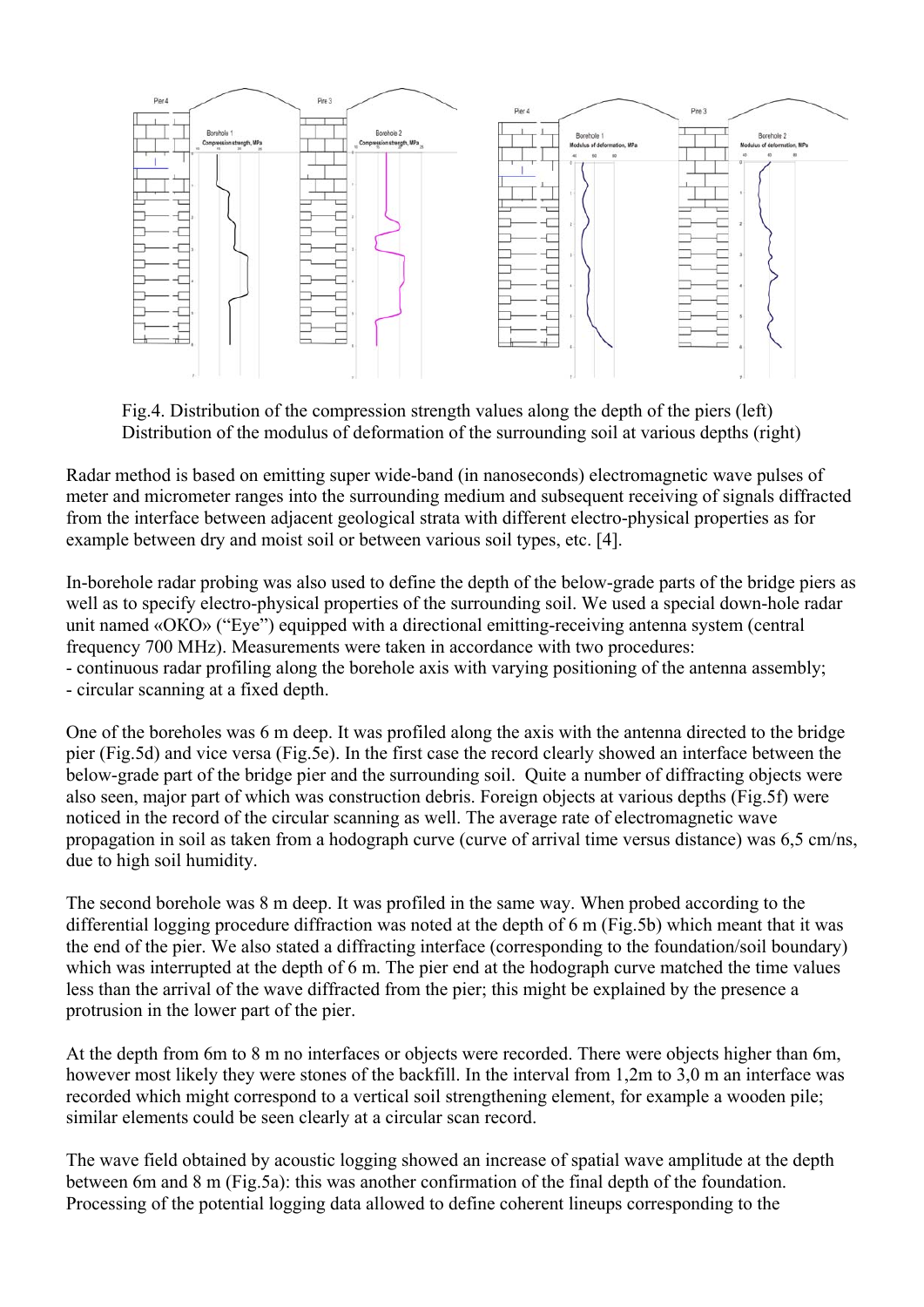hodograph curves of direct and refracted spatial waves (Fig.5c); their average propagation rate was 1400 m/s in soil and 2000 m/s in the bridge pier, respectively. The break point of the curve corresponded to the depth of 6 m.



Fig.5. Results of the geophysical survey of the below-ground parts of the bridge piers and the surrounding soil

## **CONCLUSIONS**

The results of our geophysical survey can be summarized as follows:

- the state of the below-grade parts of the bridge piers was assessed as satisfactory. The average compression strength of the masonry (up to 1,5 m deep) was 14-17 MPa, lower parts were even stronger up to 20-22 MPa. Maximum strength values were registered at the depth of 3,2-5,0 m; deeper than 5 m the strength went down (Fig.4);
- the soil between the piers showed high values the integral modulus of deformation which could be explained by the presence of some soil strengthening elements in that area. When cores were taken from the concrete water inlet, we ran into a wooden pile located under it. Later radar probing confirmed that there was quite a number of 2 m long piles there;
- under the central span of the bridge no piles were detected, though we discovered a cluster of stones at the depth of  $2,5 -5,0$  m (most probably of the backfill);
- the protrusions detected in the lower parts of the piers were 20-30 cm wider than the pier bodies;
- both acoustic and radar probing confirmed that there were no piles under the bridge piers.

The above mentioned results allowed us to formulate our conclusions.

The structures inspected were in a satisfactory state, though in need of repair and rehabilitation: removing stone cladding and all defective sections of stone- and brickwork; restoring the initial dimensions and